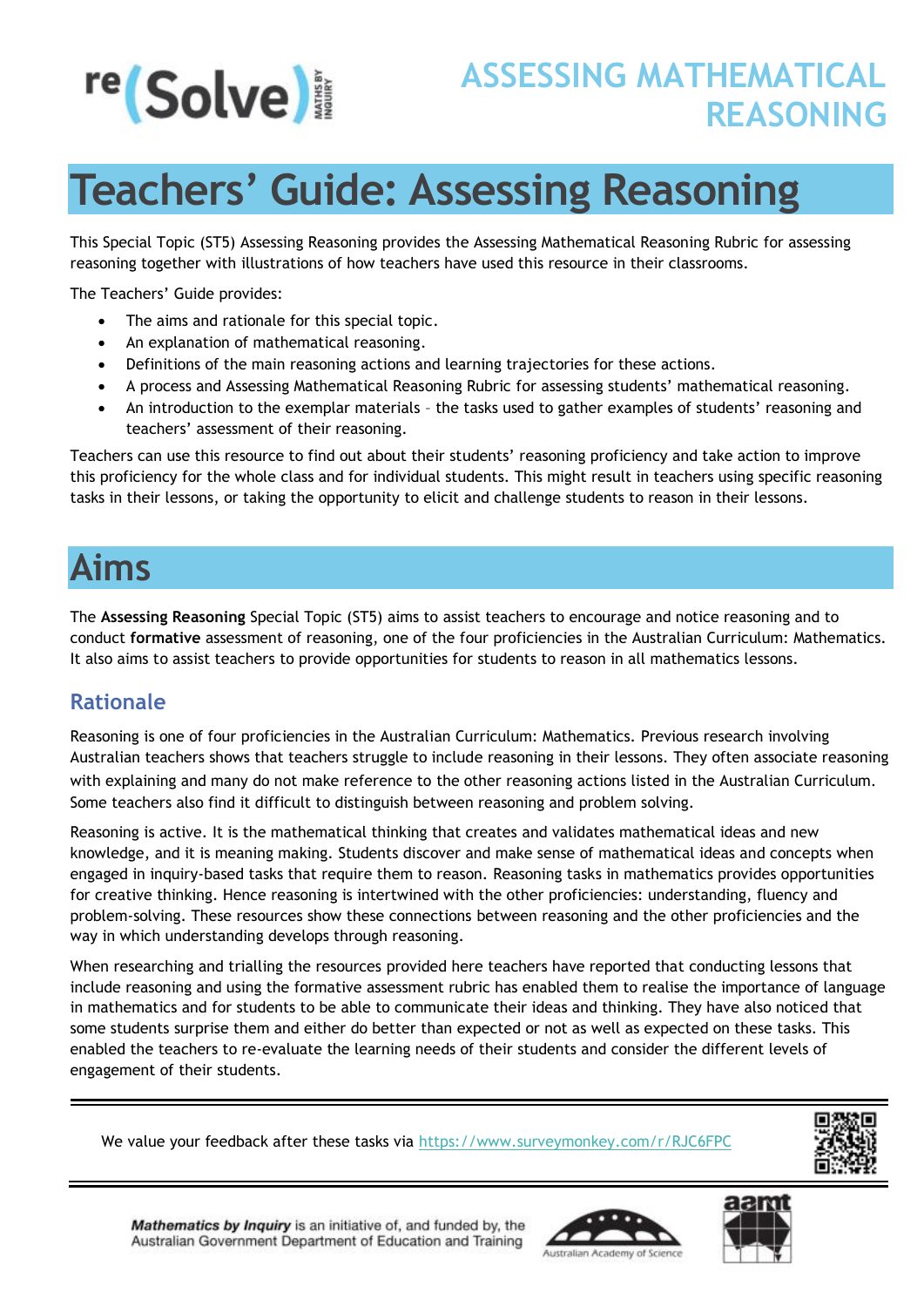Reasoning involves a number of different actions. These are listed in the Australian Curriculum: Mathematics but not clearly defined in the curriculum statements; nor are there clear reasoning learning outcome statements which show how capability with these reasoning actions develops to show improved proficiency. In these resources reasoning actions are defined, elaborated, and illustrated. The Assessing Mathematical Reasoning Rubric included in this resource is designed to assist teachers to assess students' reasoning irrespective of the mathematical content of the task. Formative assessment is most appropriate since there are no outcome statements for year levels included in the Australian Curriculum and students at various year levels are able to reason with high levels of proficiency for appropriate content. Further explanation of the Assessing Mathematical Reasoning Rubric and the process of formative assessment that teachers can follow when using this resource is provided in the section Assessing Reasoning.

## **About Reasoning**

Reasoning in the Australian Curriculum: Mathematics is defined as:

Students develop an increasingly sophisticated capacity for logical thought and actions, such as **analysing**, **proving**, **evaluating**, **explaining**, **inferring, justifying** and **generalising**. Students are reasoning mathematically when they **explain** their thinking, when they **deduce** and **justify** strategies used and conclusions reached, when they **adapt** the known to the unknown, when they **transfer** learning from one context to another, when they **prove** that something is true or false and when they **compare** and **contrast** related ideas and **explain** their choices.

The key idea here is logical thought. This involves being convincing and providing evidence, just as is required in argumentative writing. Explaining a process for doing something is not convincing when you have asked the question 'why?' in a conversation. It is the same in mathematics, explaining steps in a process for solving a problem is not convincing because it does not answer the question 'why?'

There are many reasoning actions listed in the Australian Curriculum definition which all contribute to logical thought and creating new knowledge and understanding for the learner. These differ from the verbs included in the problem solving statement from the Australian Curriculum as shown in the following Table 1. For problem solving students need to make sense of the problem by interpreting it and then make choices about how to represent it or model it mathematically and decide how to solve it. Communicating effectively involves explaining the process for solving the problem as well as showing that the solution makes sense for the problem. The reasoning verbs are quite different, for example generalising, justify, proving and inferring. Analysing, explaining and evaluating might seem relevant to problem solving but they have a different purpose when reasoning. Analysing when problem solving involves interpreting the problem; analysing when reasoning is about comparing and contrasting to notice similarities and differences and patterns. The explaining used in problem solving is 'explaining how', whereas the types of explaining used when reasoning are 'explaining what' and 'explaining why.'

| Reasoning                                                                                                                                                            | <b>Problem Solving</b>                                                                                                                                        |
|----------------------------------------------------------------------------------------------------------------------------------------------------------------------|---------------------------------------------------------------------------------------------------------------------------------------------------------------|
| Students develop capacity for logical<br>thought and actions such as:<br>analysing<br>proving<br>evaluating<br>explaining<br>inferring<br>justifying<br>generalising | Students develop the ability to:<br>make choices<br>interpret<br>formulate, model and investigate<br>problem situations<br>communicate solutions effectively. |

Table 1. Actions and capabilities for the reasoning and problem solving proficiencies in the Australian Curriculum (ACARA, 2017)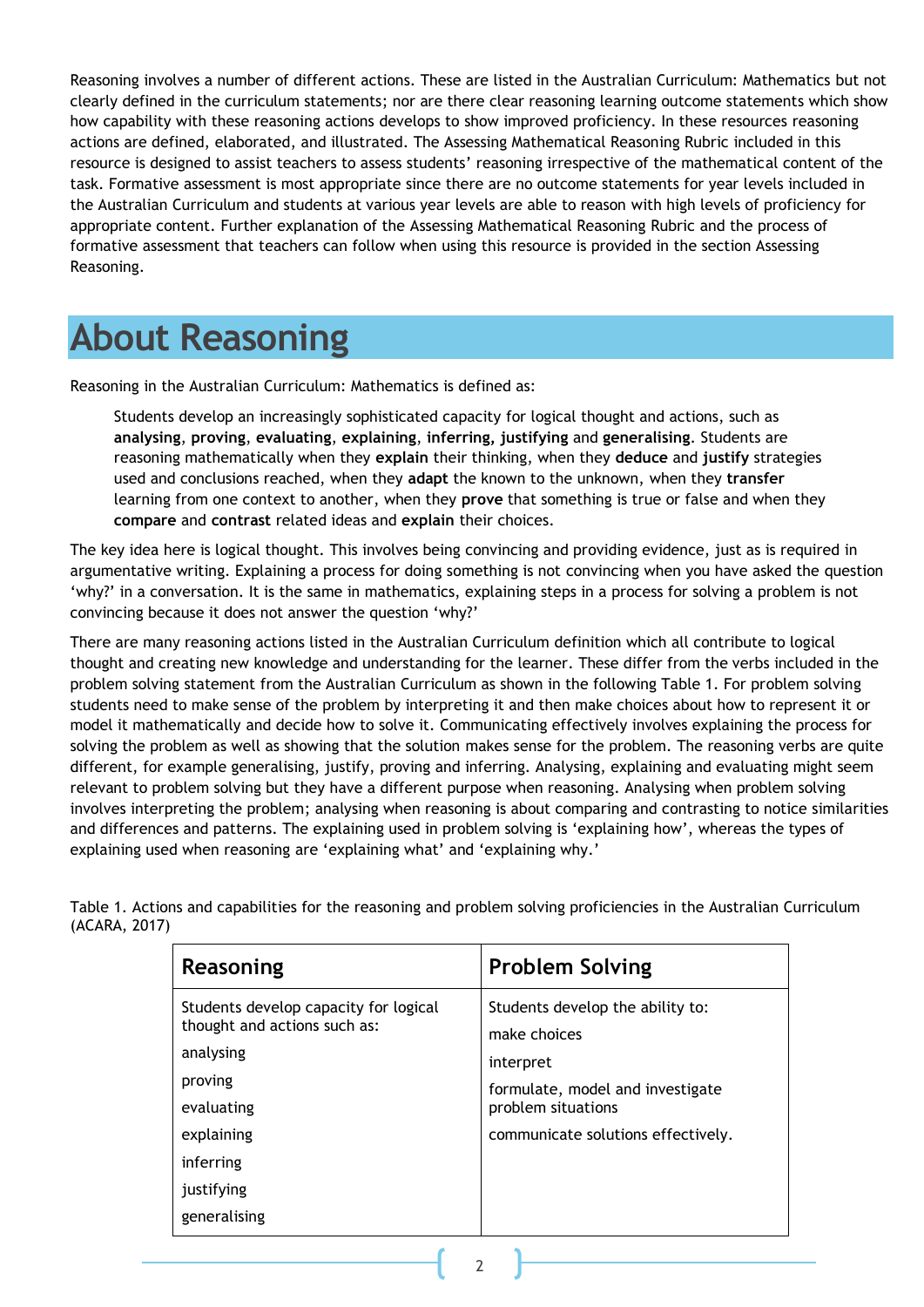The reasoning actions listed in the Australian Curriculum are related to each other. For example, proving and evaluating are both forms of justifying, and inferring is required to generalise.

These Assessing Reasoning resources focus on three main reasoning actions: Analysing, Forming Conjectures and Generalising, and Justifying and Logical argument. These three reasoning actions incorporate the other verbs describing reasoning that are included in the Australian Curriculum: Mathematics.

Some mathematics tasks will require students to use all three reasoning actions, such as the 'What Else Belongs?' task included in this resource. Other tasks may provide students with a statement that is thought to be true but not known or shown to be true, that is a conjecture or generalisation, and students then are required to test the conjecture or justify the statement and so will use only analysing, and justifying and logical argument, for example the task 'Is it Right?' The connections between these three reasoning actions are shown in the following figure. It shows that you normally start a reasoning task by analysing.



These three actions are defined in the following table. You will notice that there is more than one way in which each reasoning action might occur or more than one element that defines this action. This is because different reasoning tasks will elicit particular types of analysing, forming conjectures and generalising, or justifying and logical argument. The multiple elements also indicate that the reasoning action can be performed at different levels of proficiency.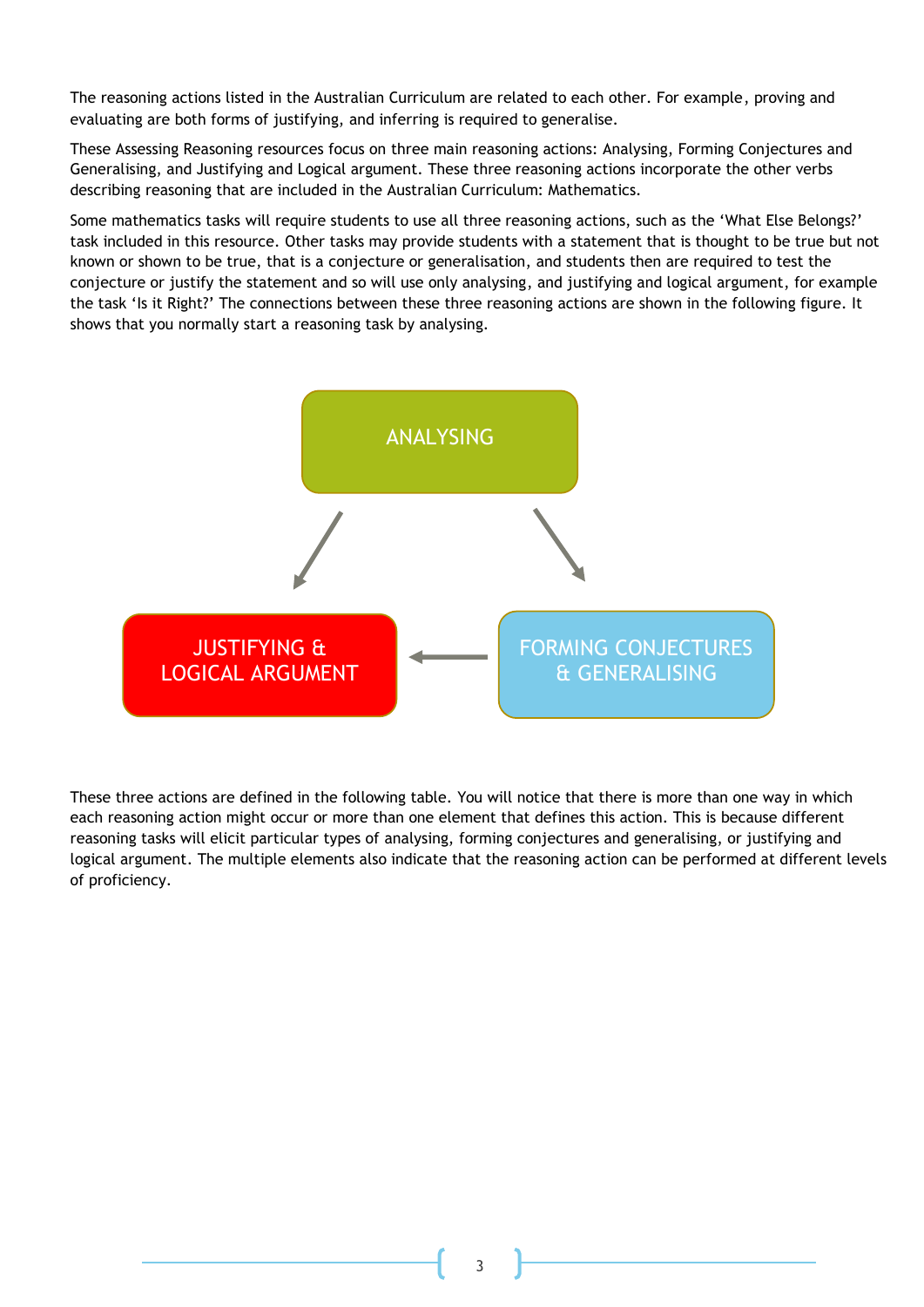## **Reasoning actions: Definitions**

| <b>Analysing</b>                                                                                                                                                                                                                                                                                                                                                                                                                                                                                | <b>Forming Conjectures and Generalising</b>                                                                                                                                                                                                                                                                                                                                                                                                                                                   | <b>Justifying and Logical Argument</b>                                                                                                                                                                                                                                                                                                                                                                                                                                                                                                                                                                                                                                                                                                                                                                                                                                                                                                                                                                                                                                                                            |
|-------------------------------------------------------------------------------------------------------------------------------------------------------------------------------------------------------------------------------------------------------------------------------------------------------------------------------------------------------------------------------------------------------------------------------------------------------------------------------------------------|-----------------------------------------------------------------------------------------------------------------------------------------------------------------------------------------------------------------------------------------------------------------------------------------------------------------------------------------------------------------------------------------------------------------------------------------------------------------------------------------------|-------------------------------------------------------------------------------------------------------------------------------------------------------------------------------------------------------------------------------------------------------------------------------------------------------------------------------------------------------------------------------------------------------------------------------------------------------------------------------------------------------------------------------------------------------------------------------------------------------------------------------------------------------------------------------------------------------------------------------------------------------------------------------------------------------------------------------------------------------------------------------------------------------------------------------------------------------------------------------------------------------------------------------------------------------------------------------------------------------------------|
| Analysing involves exploring the problem using<br>examples provided or generating examples to form or<br>test a conjecture.                                                                                                                                                                                                                                                                                                                                                                     | Forming conjectures involves developing statements<br>that are thought to be true but not yet known or shown<br>to be true.                                                                                                                                                                                                                                                                                                                                                                   | Justifying involves checking the truth of conjectures<br>and generalisations to demonstrate or refute the truth<br>of a claim.                                                                                                                                                                                                                                                                                                                                                                                                                                                                                                                                                                                                                                                                                                                                                                                                                                                                                                                                                                                    |
| Analysing occurs by comparing and contrasting cases to<br>notice:<br>what is same and what is different, and to sort and<br>classify the cases.<br>what stays the same and what changes and to recall,<br>repeat or extend the pattern.<br>Analysing involves using numerical or spatial structure,<br>known facts or properties when sorting cases or<br>repeating and extending pattern.<br>Categories of cases and patterns are identified by<br>labelling using terms, diagrams or symbols. | Generalising involves identifying common properties or<br>patterns across more than one case and communicating<br>a rule (conjecture) to describe the common property,<br>pattern or relationship.<br>The statement or rule is communicated orally,<br>written, diagrams or symbols.<br>The meaning of the statement or rule is<br>communicated using particular examples to explain<br>the property or pattern. Further examples are used to<br>explain how the rule applies to other cases. | Justifying uses logical argument to convince others of<br>the truth of the claim or to refute the claim.<br>A logical argument is made by:<br>using ideas that are already understood;<br>$\bullet$<br>following agreed processes or steps for making<br>arguments; and<br>using terms, diagrams and symbols that are known<br>and understood.<br>A mathematical refutation involves demonstrating that<br>a particular statement is false.<br>Types of logical argument include:<br>verifying and validating the claim by showing how<br>the rule works for all cases (exhaustion),<br>refuting a claim by providing a counter example,<br>refuting a claim by providing a contradiction, that is<br>showing that two statements are not equivalent,<br>related or connected (contradiction),<br>deduction that is using one or more logical steps -<br>if then<br>uses general representation of the claim along with<br>logical steps to show how the claim applies to all<br>cases (generic proof)<br>A logical argument includes every single step in the<br>reasoning process, leaving nothing unexplained. |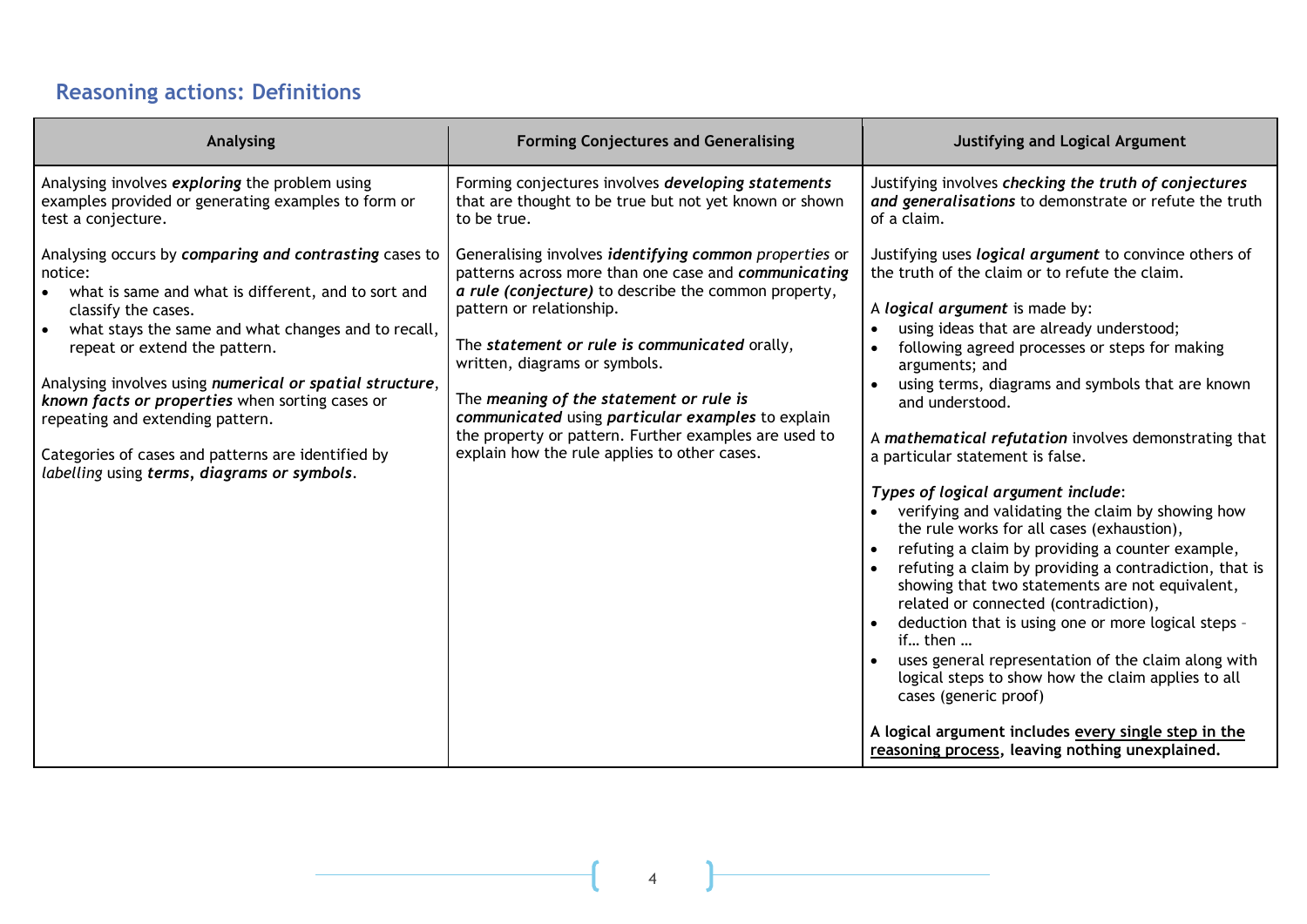#### **Reasoning Learning Trajectories**

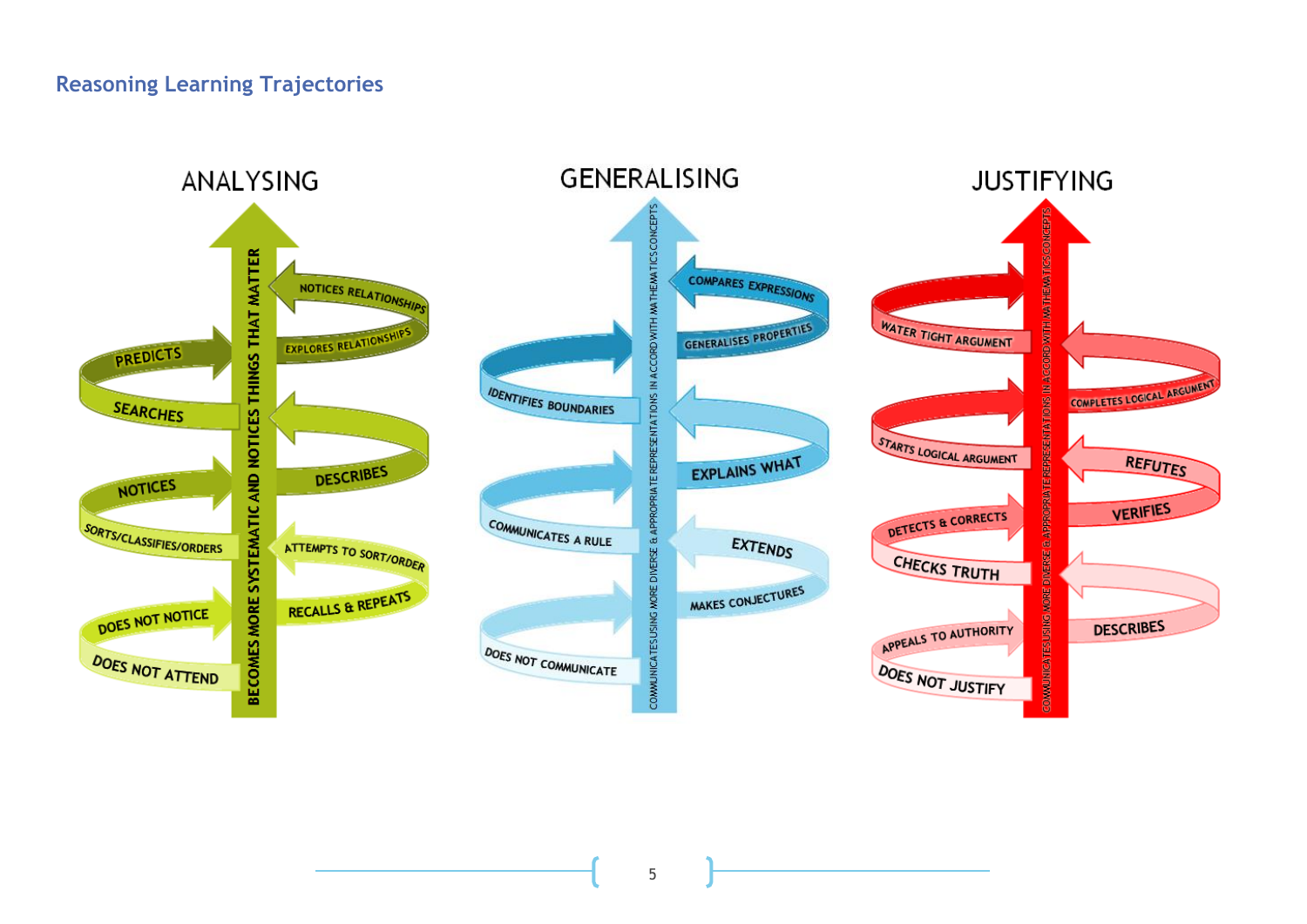These three trajectories indicate students' progression as they develop their capacity with these three main reasoning actions.

As students develop their capacity to **analyse** they become more systematic and more often notice things that matter. The steps in this progression are summarised as: do not notice (common properties, patterns or relationships), recall and repeat, attempt to sort and order; sorts, classifies and orders, notices, describes; searches, predicts, explores relationships, notices relationships.

As students develop their capacity to **form conjectures and generalise** they communicate their conjectures and generalisations using more diverse and appropriate representations in accord with mathematics concepts. The steps in this progression are summarised as: does not communicate a conjecture or generalisation, makes a conjecture, extends (the conjecture to include more cases), communicates a rule, explains what (the rule means); identifies boundaries (for the rule); generalises properties and compares expressions (or rules and generalisations).

As students develop their capacity to **justify and form logical arguments** they communicate their arguments using more diverse and appropriate representations in accord with mathematics concepts. The steps in progressing their capacity to justify and form logical arguments are: does not justify or appeals to authority (the teacher or other source), describes; checks the truth, detects and corrects (incorrect or untrue conjectures/generalisations); verifies or refutes conjectures/generalisations, starts a logical argument; completes the argument; or finally provides a watertight argument.

The steps in these reasoning learning trajectories are described more fully in the Assessing Mathematical Reasoning Rubric. You might notice that as you progress along each trajectory the colour changes. These match with the different levels of reasoning included in the Rubric.

## **Assessing Reasoning**

Students communicate their reasoning through gesture, talking and writing using diagrams, words, and symbols. To notice and assess reasoning teachers need to watch and listen to their students as well as review what they write and record.

These resources are designed to be used as formative assessment or assessment for learning.

Assessment *for* learning involves teachers using evidence about students' knowledge, understanding, and skills to inform their teaching. Sometimes referred to as 'formative assessment', it usually occurs throughout the teaching and learning process to clarify student learning and understanding. (http://syllabus.nesa.nsw.edu.au/support-materials/assessment-for-as-and-of-learning/)

It differs from summative assessment or assessment of learning which is used to measure student achievement to determine what standard they have achieved:

Assessment *of* learning assists teachers in using evidence of student learning to assess achievement against outcomes and standards. Sometimes referred to as 'summative assessment', it usually occurs at defined key points during a unit of work or at the end of a unit, term or semester, and may be used to rank or grade students. The effectiveness of assessment of learning for grading or ranking depends on the validity and reliability of activities. Its effectiveness as an opportunity for learning depends on the nature and quality of the feedback. (http://syllabus.nesa.nsw.edu.au/support-materials/assessment-for-as-and-of-learning/)

When conducting formative assessment of reasoning teachers are aiming to find out how students analyse, generalise and justify and how they communicate their findings and argument. The teachers may need to use prompts to elicit students' reasoning. This may be done when interacting with students or when setting requirements for recording their responses to the task. Teachers' assessment of children's reasoning in the moment may lead them to use supporting and enabling prompts to get students started, or use challenging prompts to push them to explore more deeply and reason more convincingly. Teachers may also collect students' written or recorded work. This might include recordings using digital tools that enable students to write, draw and verbally communicate their reasoning as a couple of teachers did when trialling these resources. Teachers' can then take the time to assess the reasoning of all students in the class. This provides the teacher with information about the reasoning proficiency of the students and the diversity in the class that the teacher can then use for planning their lessons to enhance students' reasoning. This planning may involve selecting particular reasoning tasks that provide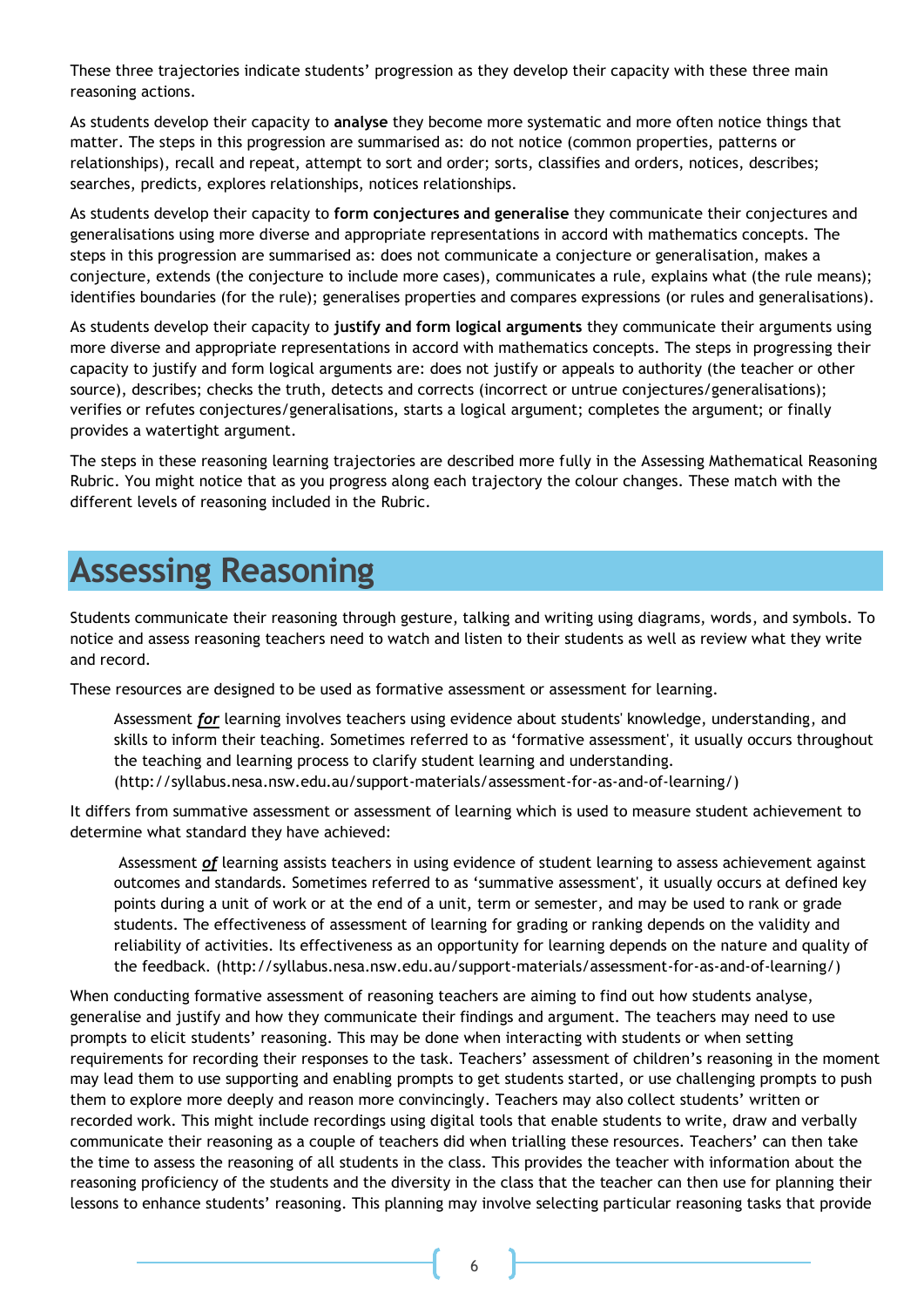more opportunities for reasoning or to more consciously use prompts to elicit, support and challenge students' reasoning in all lessons.

#### **Rubric for assessing mathematical reasoning**

The Assessing Mathematical Reasoning Rubric (on the next page) is designed for teachers to identify both the type of reasoning action that the student is using and the level of proficiency that the student is demonstrating.

The Assessing Mathematical Reasoning Rubric is an elaboration of the reasoning trajectories to describe the definitions of the three main reasoning actions as levels of proficiency that can be developed when students are offered support and opportunities to reason. Reasoning proficiency for primary students (the steps in the reasoning trajectories) are organised into five (5) levels: not evident, beginning, developing, consolidating, and extending. These levels do NOT relate to particular year levels, though if reasoning is regularly included in mathematics lessons we would expect students in the upper primary grades to be performing in the upper levels. Even so, quite young students are able to reason at the higher levels with tasks where the content is appropriate for their level of understanding, for example, providing a watertight argument.

There are a number of descriptors at the levels for each reasoning actions. These describe the types of reasoning that may occur at this level. They also take into account the different types of tasks that involve reasoning. For example, with respect to analysing, some tasks may require noticing common properties to form a conjecture, such as "What else belongs?" whereas other tasks may require recalling facts, such as 'Is it right?' to form an argument.

Each exemplar provides examples of students' reasoning that match the elements and level of reasoning in this framework. In addition to matching student responses with elements within this Assessing Mathematical Reasoning Rubric, the table provided in the exemplar also identifies supporting and challenging prompts that the teacher could use to support the student to demonstrate a higher level of reasoning.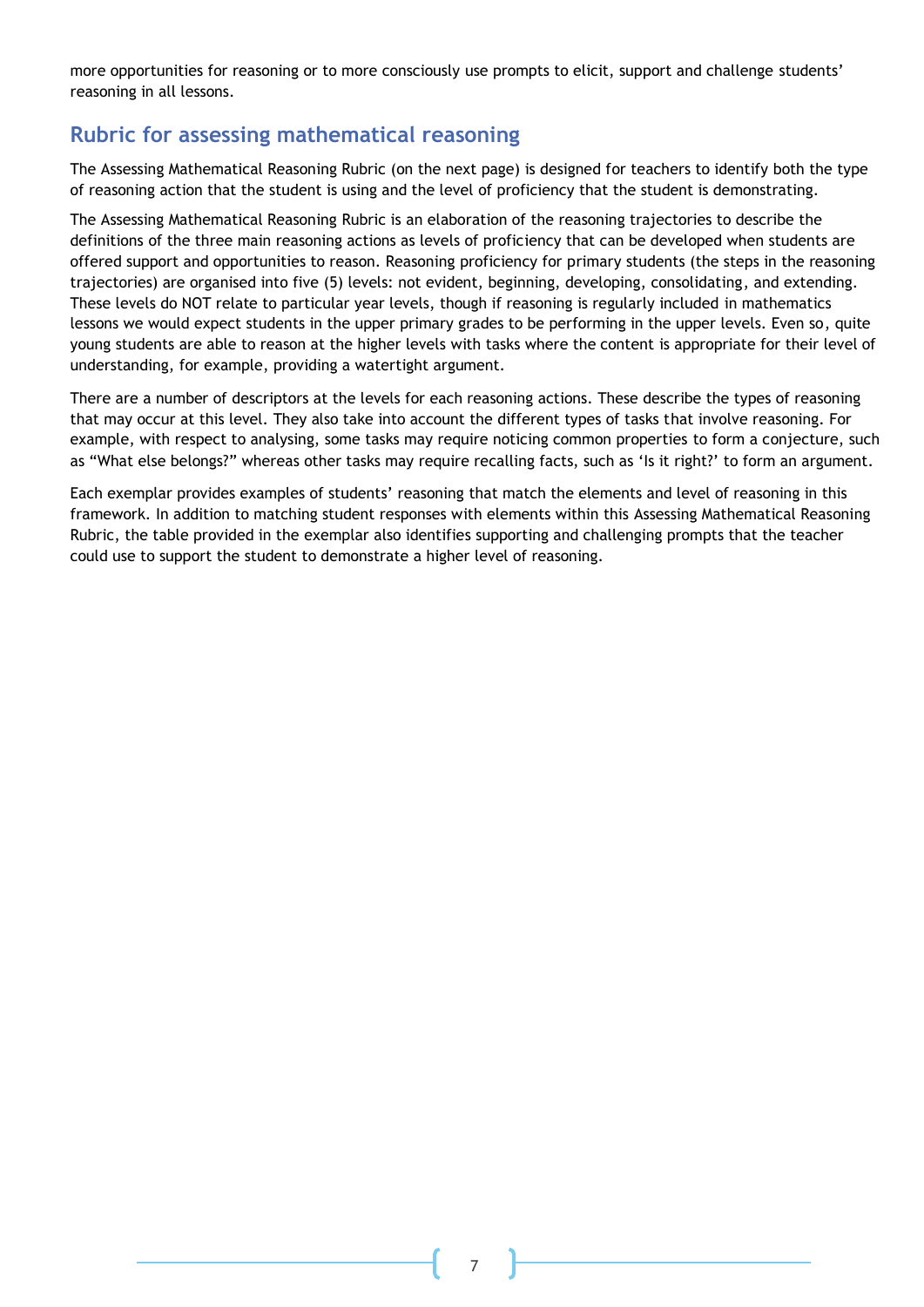|               | <b>Analysing</b>                                                                                                                                                                                                                                                                                                                                                                                                                                          | <b>Forming Conjectures and Generalising</b>                                                                                                                                                                                                                                                                                                                                                            | <b>Justifying and Logical argument</b>                                                                                                                                                                                                                                                                                                                                                                                                                                  |
|---------------|-----------------------------------------------------------------------------------------------------------------------------------------------------------------------------------------------------------------------------------------------------------------------------------------------------------------------------------------------------------------------------------------------------------------------------------------------------------|--------------------------------------------------------------------------------------------------------------------------------------------------------------------------------------------------------------------------------------------------------------------------------------------------------------------------------------------------------------------------------------------------------|-------------------------------------------------------------------------------------------------------------------------------------------------------------------------------------------------------------------------------------------------------------------------------------------------------------------------------------------------------------------------------------------------------------------------------------------------------------------------|
| Not evident   | $\bullet$<br>Does not notice numerical or spatial<br>structure of examples or cases.<br>Attends to non-mathematical aspects<br>$\bullet$<br>of the examples or cases.                                                                                                                                                                                                                                                                                     | $\bullet$<br>Does not communicate a common<br>property or rule for pattern.<br>Non-systematic recording of cases or<br>$\bullet$<br>pattern.<br>Random facts about cases, relationships<br>$\bullet$<br>or patterns.                                                                                                                                                                                   | $\bullet$<br>Does not justify.<br>Appeals to teacher or others.<br>$\bullet$                                                                                                                                                                                                                                                                                                                                                                                            |
| Beginning     | $\bullet$<br>Notices similarities across examples<br>Recalls random known facts related to<br>$\bullet$<br>the examples.<br>Recalls and repeats patterns displayed<br>$\bullet$<br>visually or through use of materials.<br>Attempts to sort cases based on a<br>٠<br>common property.                                                                                                                                                                    | $\bullet$<br>Uses body language, drawing, counting<br>and oral language to draw attention to<br>and communicate:<br>a single common property<br>$\circ$<br>repeated components in patterns.<br>$\circ$<br>Adds to patterns displayed verbally<br>٠<br>and/or visually using diagrams or<br>through use of materials.                                                                                   | $\bullet$<br><b>Describes</b> what they did and why it may<br>or may not be correct.<br>Recognises what is correct or incorrect<br>$\bullet$<br>using materials, objects, or words.<br>Makes judgements based on simple<br>$\bullet$<br>criteria such as known facts.<br>The argument may not be coherent or<br>٠<br>include all steps in the reasoning<br>process.                                                                                                     |
| Developing    | Notices a common numerical or spatial<br>$\bullet$<br>property.<br>Recalls, repeats and extends patterns<br>$\bullet$<br>using numerical structure or spatial<br>structure.<br>Sorts and classifies cases according to<br>$\bullet$<br>a common property.<br>Orders cases to show what is the same<br>٠<br>or stays the same and what is different<br>or changes.<br>Describes the case or pattern by<br>$\bullet$<br>labelling the category or sequence. | Communicates a rule about a:<br>$\bullet$<br><i>property</i> using words, diagrams<br>$\circ$<br>or number sentences.<br>pattern using words, diagrams to<br>$\circ$<br>show recursion or number<br>sentences to communicate the<br>pattern as repeated addition.<br><b>Explains</b> the meaning of the rule using<br>one example.                                                                     | $\bullet$<br>Verifies truth of statements by using a<br>common property, rule or known facts<br>that confirms each case. May also use<br>materials and informal methods.<br>$\bullet$<br>Refutes a claim by using a counter<br>example.<br>$\bullet$<br>Starting statements in a logical<br>argument are correct and accepted by<br>the classroom.<br>Detecting and correcting errors and<br>inconsistencies using materials,<br>diagrams and informal written methods. |
| Consolidating | $\bullet$<br>Notices more than one common<br>property by systematically generating<br>further cases and/or listing and<br>considering a range of known facts or<br>properties.<br>Repeats and extends patterns using<br>$\bullet$<br>both the numerical and spatial structure.<br>Makes a <b>prediction</b> about other cases:<br>with the same property<br>$\circ$<br>included in the pattern.<br>$\circ$                                                | $\bullet$<br>Identifies the boundary or limits for the<br>rule (generalisation) about a common<br>property.<br>$\bullet$<br>Explains the rule for finding one term<br>in the pattern using a number sentence<br>$\bullet$<br><b>Extends</b> the number of cases or pattern<br>using another example to explain how<br>the rule works.                                                                  | $\bullet$<br>Uses a correct logical argument that<br>has a complete chain of reasoning to it<br>and uses words such as 'because',<br>'ifthen', 'therefore', 'and so', 'that<br>leads to'<br><b>Extends the generalisation using</b><br>$\bullet$<br>logical argument.                                                                                                                                                                                                   |
| Extending     | $\bullet$<br>Notices and explores relationships<br>between:<br>common properties<br>$\circ$<br>numerical structures of patterns.<br>$\circ$<br><b>Generates examples:</b><br>٠<br>using tools, technology and<br>$\circ$<br>modelling<br>to form a conjecture.<br>$\circ$                                                                                                                                                                                 | $\bullet$<br>Communicates the rule for any case<br>using words or symbols, including<br>algebraic symbols.<br>Applies the rule to find further<br>$\bullet$<br>examples or cases.<br>Generalises properties by forming a<br>$\bullet$<br>statement about the relationship<br>between common properties.<br>Compares different symbolic<br>$\bullet$<br>expressions used to define the same<br>pattern. | $\bullet$<br>Uses a watertight logical argument<br>that is mathematically sound and leaves<br>nothing unexplained.<br>Verifies that the statement is true or the<br>٠<br>generalisation holds for all cases using<br>logical argument.                                                                                                                                                                                                                                  |

 **Evidence of student's reasoning (work sample and orally).**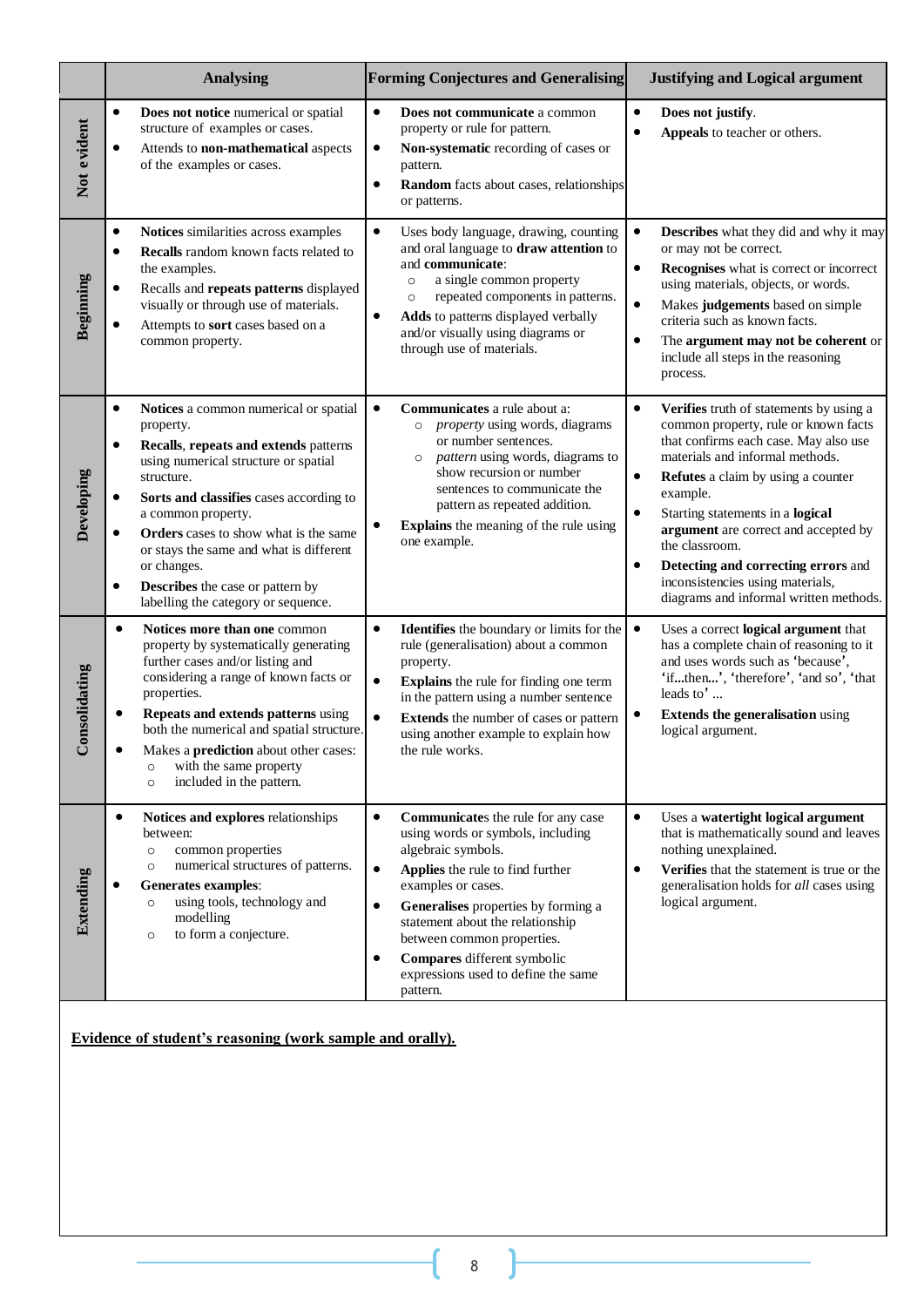#### **Using the Assessing Mathematical Reasoning Rubric**

The exemplars included in this resource show how teachers used the Assessing Mathematical Reasoning Rubric to assess students' reasoning. The annotated work samples included in each exemplar provide the evidence that teachers used when assessing a students' written work.

Some teachers were able to use the Assessing Mathematical Reasoning Rubric in the classroom while interacting with students to assess their reasoning. They highlighted actions in the Assessing Mathematical Reasoning Rubric using a highlighter and then recorded written descriptions of the evidence observed during the class or in the students' written work samples (see exemplars).

Other teachers used the Assessing Mathematical Reasoning Rubric as they analysed each piece of written work, collaborating with a peer to support each other in this task. This collaboration provided moderation of their assessment, where they reached agreement on the reasoning actions observed. Keep in mind that observing and listening to students may provide other evidence that would identify different reasoning actions and even levels of reasoning.

When using the Assessing Mathematical Reasoning Rubric it is important to realise that students may not be at the same level for each of the three reasoning actions for a given task. For example they may be considered 'consolidating' for analysing, 'developing' for generalising, and 'beginning' for justifying (or some other combination).

The level of students' reasoning actions may vary from task to task depending on content. This is because reasoning is intertwined with the development of other proficiencies, especially understanding, so that students' level of reasoning may be influenced by their understanding or fluency. For example, students with a strong number sense may be able to construct a logical argument about number, but if they are unfamiliar with geometry properties may demonstrate lower levels of justifying and logical argument when working on a geometry reasoning task.

## **Topic Outline**

#### **General outline**

- The following exemplars are intended to provide a sense of what mathematical reasoning learning experiences look like from Years 3-6 and the way teachers can formatively assess the reasoning actions of their students.
- The exemplars offer ways to *plan* tasks that embed the reasoning actions into everyday lessons: ways to *notice* mathematical reasoning when it happens and ways to *assess* student reasoning.
- Each exemplar contains a table of sample students' responses to the task that aligns each response to a reasoning action, element in the Assessing Mathematical Reasoning Rubric, level for that reasoning action and suggested reasoning prompts.
- Each exemplar contains *suggested reasoning prompts* that can support teachers in their questioning to support and/or extend students' reasoning. A full list of reasoning prompts, together with prompt cards can be found in this Teacher's Guide.
- Each exemplar contains a student *annotated work sample* that identifies the evidence that the teacher used to determine the reasoning actions demonstrated and level for each reasoning action.
- Each exemplar contains a teacher's *formative assessment of a student's reasoning* using the Assessing Mathematical Reasoning Rubric, that is highlighting the elements from the rubric that were demonstrated and a written comment regarding evidence.
- The exemplars are not connected to one another. They are intended to be used as individual tasks and included in relevant sequences of lessons.
- Each exemplar is designed to run for one lesson but may be extended to run over more than one lesson depending on the class or time available.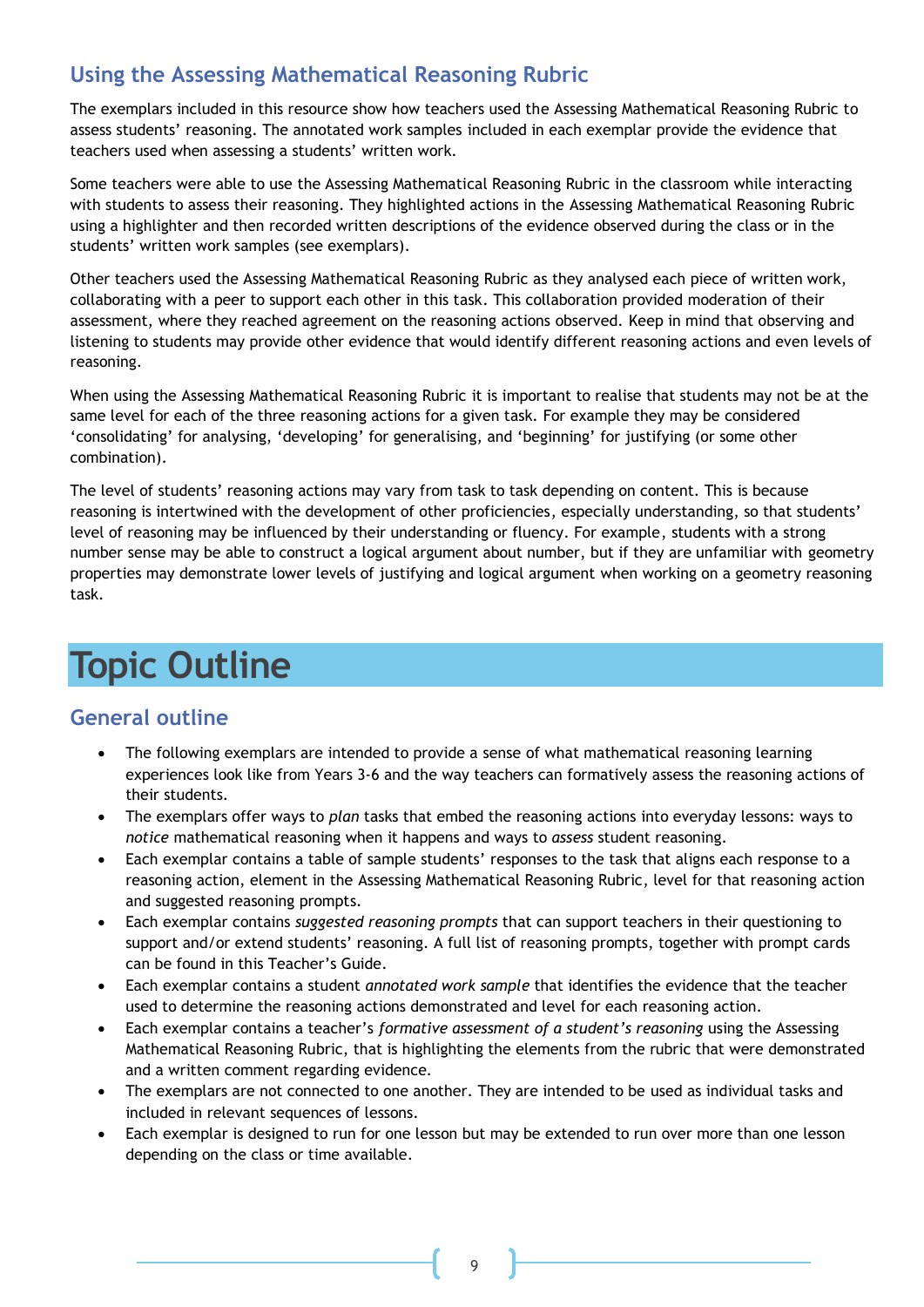### **Task selection**

| Exemplar                       | Recommended<br><b>Year Level</b><br>(also suited to<br>other year<br>levels) | Brief Description of Activities or Goals<br>etc.                                                                                                                                                                                                                                                                                                                                                                                                                                                         | Australian Curriculum Links (optional)                                                                                                                                                                                                                                                          |
|--------------------------------|------------------------------------------------------------------------------|----------------------------------------------------------------------------------------------------------------------------------------------------------------------------------------------------------------------------------------------------------------------------------------------------------------------------------------------------------------------------------------------------------------------------------------------------------------------------------------------------------|-------------------------------------------------------------------------------------------------------------------------------------------------------------------------------------------------------------------------------------------------------------------------------------------------|
| Is it Right?                   | 3(4, 5)                                                                      | <b>Number focus:</b><br><b>Place Value</b><br><b>Additive Thinking</b><br><b>Reasoning focus:</b><br>• Exploring and noticing<br>relationships between numerical<br>structures (analysing).<br>Verifying or refuting statements<br>$\bullet$<br>as true (justifying)                                                                                                                                                                                                                                     | ACMNA053: Apply place value to<br>partition, rearrange and regroup<br>numbers to at least 10 000 to assist<br>calculations and solve problems<br>justifying choices about<br>$\bullet$<br>partitioning and regrouping<br>numbers in terms of their<br>usefulness for particular<br>calculations |
| <b>Number</b><br><b>Towers</b> | 3(4, 5, 6)                                                                   | <b>Number focus:</b><br>• Additive Thinking<br><b>Reasoning focus:</b><br>• Exploring and noticing<br>relationships between numerical<br>structures (analysing)<br>Using trials to develop conjectures<br>$\bullet$<br>(analysing)<br>• Comparing and contrasting to form<br>conjectures<br>Explaining the conjecture using an<br>example<br>Testing conjecture using examples<br>$\bullet$<br>to verify (justifying)<br>Using understanding of properties<br>$\bullet$<br>numbers to justify conjecture | ACMNA054: Recognise and explain<br>the connection between addition and<br>subtraction<br><b>ACMNA055: Recall addition facts for</b><br>single-digit numbers and related<br>subtraction facts to develop<br>increasingly efficient mental<br>strategies for computation                          |
| Magic V                        | 4(3, 5)                                                                      | <b>Number focus:</b><br>Properties of Number<br><b>Reasoning focus:</b><br>Developing and testing conjectures.<br>This includes:<br>Comparing and contrasting to<br>notice a common property<br>Forming a conjecture about the<br>common property (generalising)<br>Explaining the conjecture using an<br>example<br>Testing conjectures using trials<br>Using understanding of equivalence<br>and properties of odd and even<br>numbers to form a logical<br>argument to justify                        | ACMNA071: Investigate and use the<br>properties of odd and even numbers                                                                                                                                                                                                                         |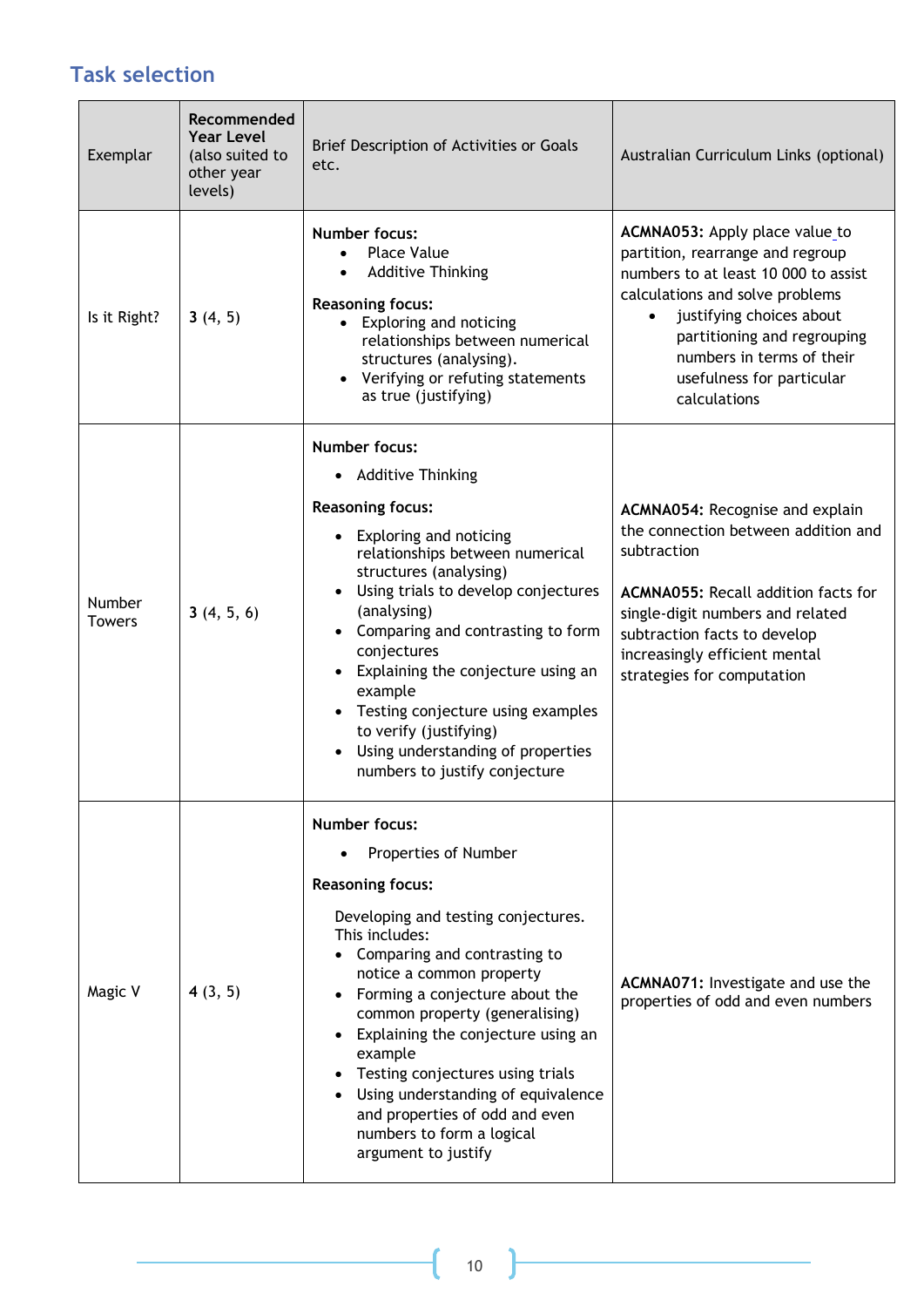| Matchsticks                  | 4(3, 5, 6) | <b>Number focus:</b><br>Algebraic Thinking<br><b>Reasoning focus:</b><br>Noticing pattern in number<br>Forming and testing conjectures.<br>$\bullet$<br>Communicating a conjecture<br>about the pattern using words or<br>symbols (number sentences)<br>Using a rule to communicate the<br>general case (generalising)<br>Explaining the conjecture or rule<br>using an example<br>Justifying the rule | <b>ACMNA081:</b> Explore and describe<br>number patterns resulting from<br>performing multiplication<br>identifying examples of<br>$\bullet$<br>number patterns in everyday<br>life                                            |
|------------------------------|------------|--------------------------------------------------------------------------------------------------------------------------------------------------------------------------------------------------------------------------------------------------------------------------------------------------------------------------------------------------------------------------------------------------------|--------------------------------------------------------------------------------------------------------------------------------------------------------------------------------------------------------------------------------|
| <b>What Else</b><br>Belongs? | 5(3, 4, 6) | <b>Number focus:</b><br>Multiplicative Thinking<br>$\bullet$<br>Number sense<br><b>Reasoning focus:</b><br>Notice common properties of<br>$\bullet$<br>numbers<br>Write a statement (conjecture)<br>about the common property<br>Explain the common property<br>Uses the common property to find<br>$\bullet$<br>other cases<br>Justify their conjecture by<br>verifying that each number belongs      | ACMNA098: Identify and describe<br>factors and multiples of whole<br>numbers and use them to solve<br>problems<br>exploring factors and<br>$\bullet$<br>multiples using number<br>sequences<br>using simple divisibility tests |
| Area and<br>Perimeter        | 5, 6       | <b>Mathematical focus:</b><br>Measurement<br>Multiplicative Thinking<br><b>Reasoning focus:</b><br>Testing conjectures. This includes:<br>Using trials to refute the<br>statement<br>Using understanding of perimeter<br>and area of rectangles to provide<br>a logical argument                                                                                                                       | <b>ACMMG137:</b> Solve problems involving<br>the comparison of lengths and areas<br>using appropriate units<br>recognising and investigating<br>familiar objects using<br>concrete materials and digital<br>technologies       |
| Painted<br>Cube              | 7(5, 6)    | <b>Number focus:</b><br>Algebraic Thinking<br><b>Reasoning focus:</b><br>Forming and testing conjectures.<br>Generalising - writing statements<br>in words or symbols to describe<br>patterns<br>Generalising - communicates the<br>rule for any case using words or<br>symbols, including algebraic<br>symbols.                                                                                       | <b>ACMNA176: Create algebraic</b><br>expressions and evaluate them by<br>substituting a given value for each<br>variable<br>using authentic formulas to<br>$\bullet$<br>perform substitutions                                  |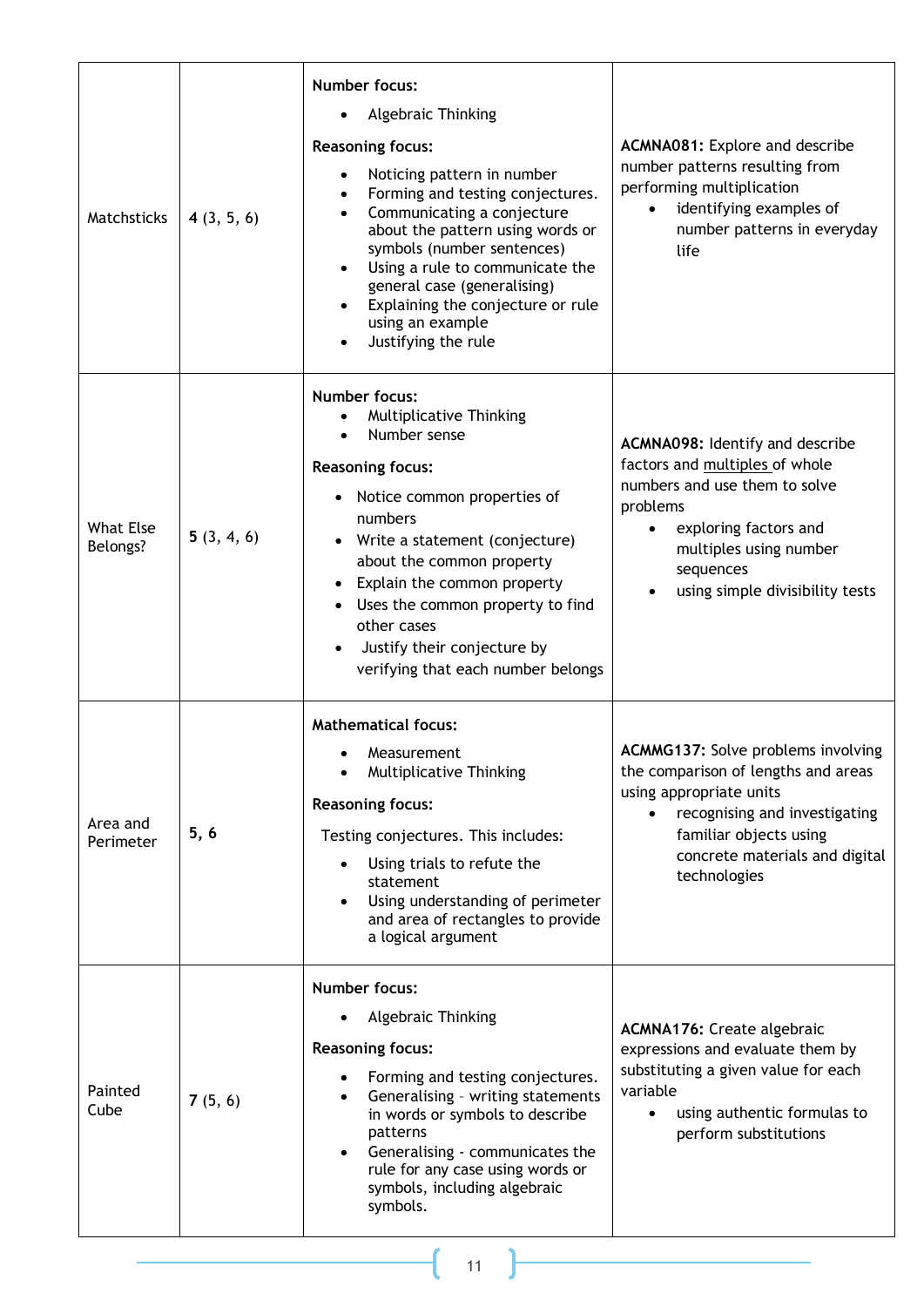# **General Advice**

This reSolve resource differs from others as it provides a tool and process for assessing mathematical reasoning together with examples of tasks that have used to gather evidence of students' reasoning proficiency. The focus of these materials is to show how the Assessing Mathematical Reasoning Rubric can be used to assess students' reasoning when responding to this task. In keeping with the primary aim is to conduct formative assessment – assessment for learning, the exemplars provided in this set of resources also include prompts that teachers may use to support and challenge students' to reason at a higher level of proficiency. Below you will find a list of prompts for each key reasoning action that teachers found useful as well as a set of prompt cards that teachers distributed to students.

#### **Productive Group Work**

While many of the tasks can be completed in pairs or in small groups, we encourage students to 'have a go' on their own first and then gravitate towards a partner/small group to discuss/compare/add to their thinking and reasoning.

Prompts we find useful for encouraging students to listen to one another include:

- "Can you explain what [student] said?"
- "Who had a similar/different idea?"
- "Be prepared to share your thinking."

Further prompts for each reasoning action are listed below.

#### **Notes from Trialling**

- 1. Something to consider is the limitation of assessing reasoning solely based on a student work sample. In many of our lessons, teachers reported the value in audio or video recording, often with iPads, as students shared their thinking aloud and this completed the work sample and supported teachers' decisions when assessing against the Assessing Mathematical Reasoning Rubric. It is important to remember that reasoning is *active* and usually involves students communicating their reasoning orally.
- 2. When assessing using the Assessing Mathematical Reasoning Rubric, teachers reported the 'Evidence of student's reasoning" helpful in making comments about both the work sample and students orally communicated to support the teachers' assessment decisions.
- 3. While having physical reasoning prompt cards is optional, teachers reported that having the laminated class sets for students was helpful in focusing students' attention to the reasoning aspect of the task and supporting and/or extending their reasoning.
- 4. When in doubt of what prompt to use, simply ask the student "Why?"

## **Prompts to Elicit Mathematical Reasoning**

The following prompts may assist you to elicit mathematical reasoning within your classroom. Reasoning Prompt Cards to print and use in the classroom can be found on the following pages.

#### **Analysing Prompts**

- What is the same and different about …?
- What stays the same and what changes?
- Sort or organise the following according to ...
- Alter an aspect of something to see (such and such) an effect. If we change this what will happen? What follows from this?
- What do you think will happen next if we did this?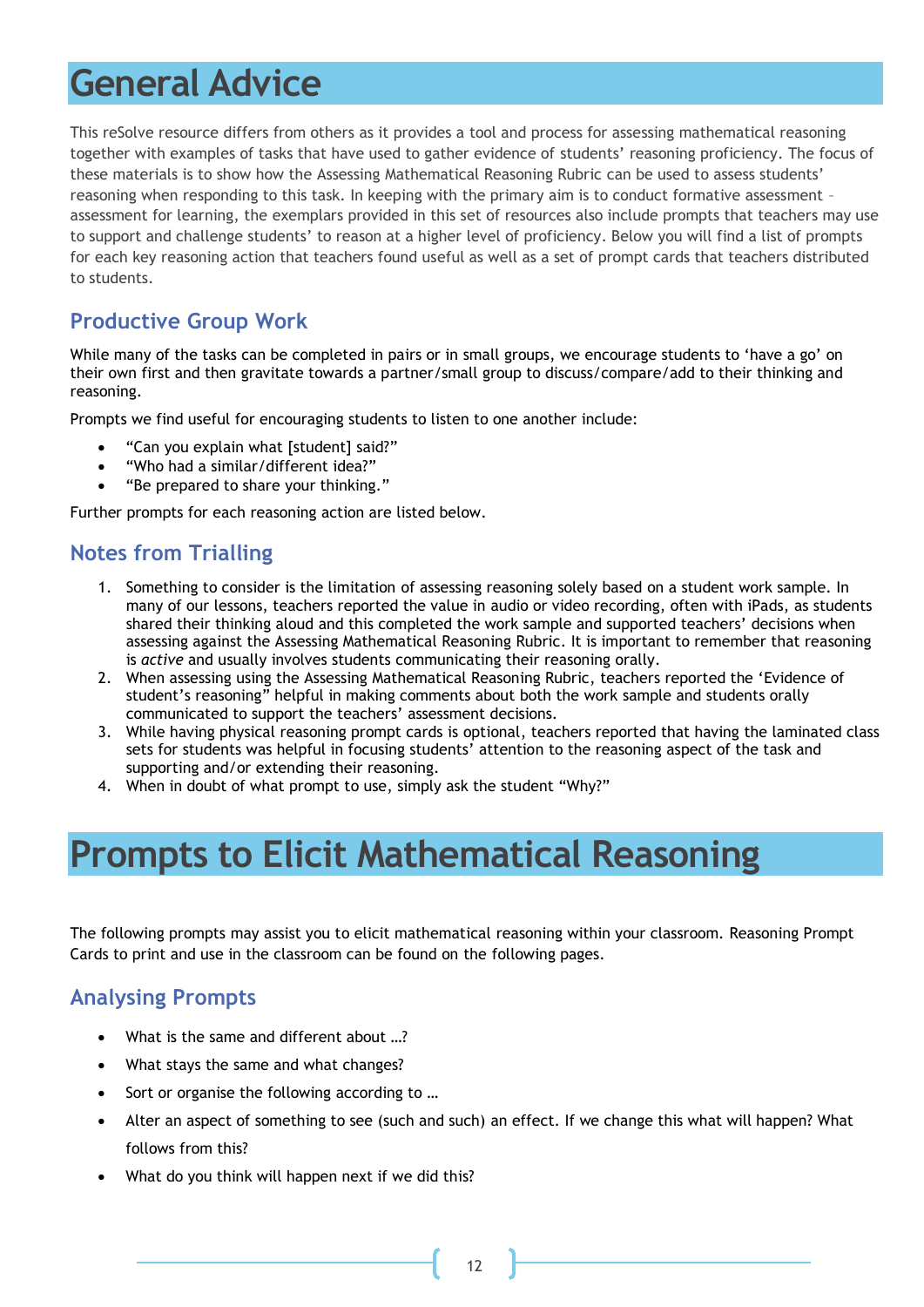#### **Forming Conjectures and Generalising Prompts**

- What is the pattern here?
- Is that ... (pattern) always going to work?
- What happens in general?
- What is the rule?
- Are there other examples that fit the rule?
- How can you explain the rule to someone else?

#### **Truth Prompts**

- Is (this proposition) true?
- Is it just sometimes true, or is it always true?
- When is it true?
- How do you know?
- How could we demonstrate/show/prove that it is true?
- True or false? Why? Let's justify.
- Convince me.

#### **Justifying and Logical Argument Prompts**

- Convince me …
- How can we be sure ...? How do you know...?
- Tell me what is wrong with …
- Explain why does this (process / procedure / result) work?
- Can you go through that step by step?
- Why?

#### **References:**

Victorian Curriculum and Assessment Authority. (2002). CSF II Reasoning and Strategies Levels 1-6. (p. 27). The Australian Association of Mathematics Teachers (AAMT) Inc. (2016). Top Drawer. <http://topdrawer.aamt.edu.au/Reasoning>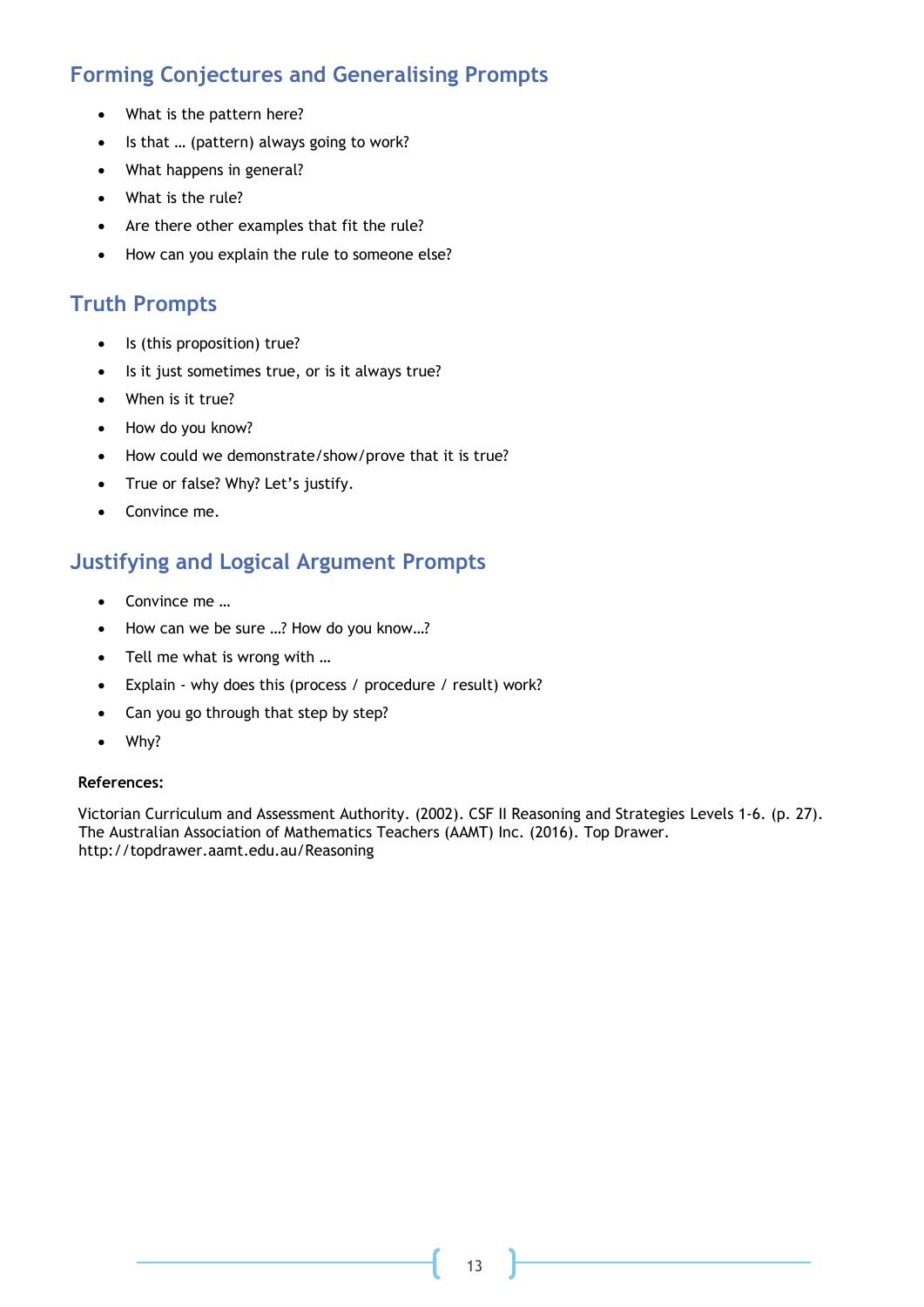# **Reasoning Prompt Cards**

## **Analysing Prompt Cards**

| What is the same and<br>different about ?         | What stays the same<br>and what changes?                                                                          |
|---------------------------------------------------|-------------------------------------------------------------------------------------------------------------------|
| Sort or organise the<br>following according<br>to | Alter an aspect of<br>something to see<br>(such and such) an<br>effect.<br>If we change this<br>what will happen? |
| What follows from<br>this?                        | What do you notice?                                                                                               |
| "Ifthen"                                          | What do you think<br>will happen next if<br>we did this?                                                          |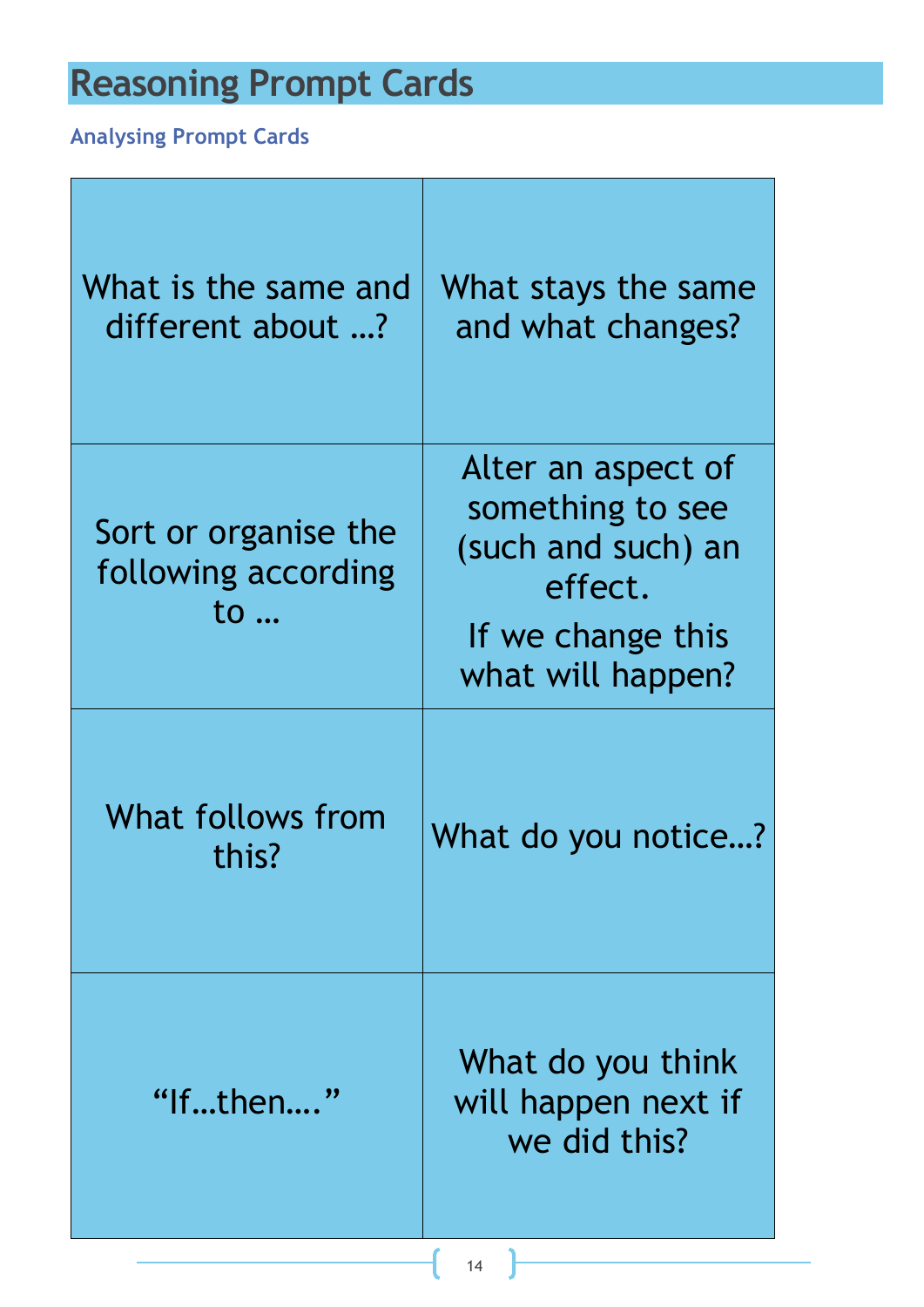## **Forming Conjectures and Generalising Prompt Cards**

| What is the pattern<br>here?                      | <b>Is that  (pattern)</b><br>always going to<br>work? |
|---------------------------------------------------|-------------------------------------------------------|
| What happens in<br>general?                       | What is the rule?                                     |
| Are there other<br>examples that fit<br>the rule? | How can you<br>explain the rule to<br>someone else?   |

ſ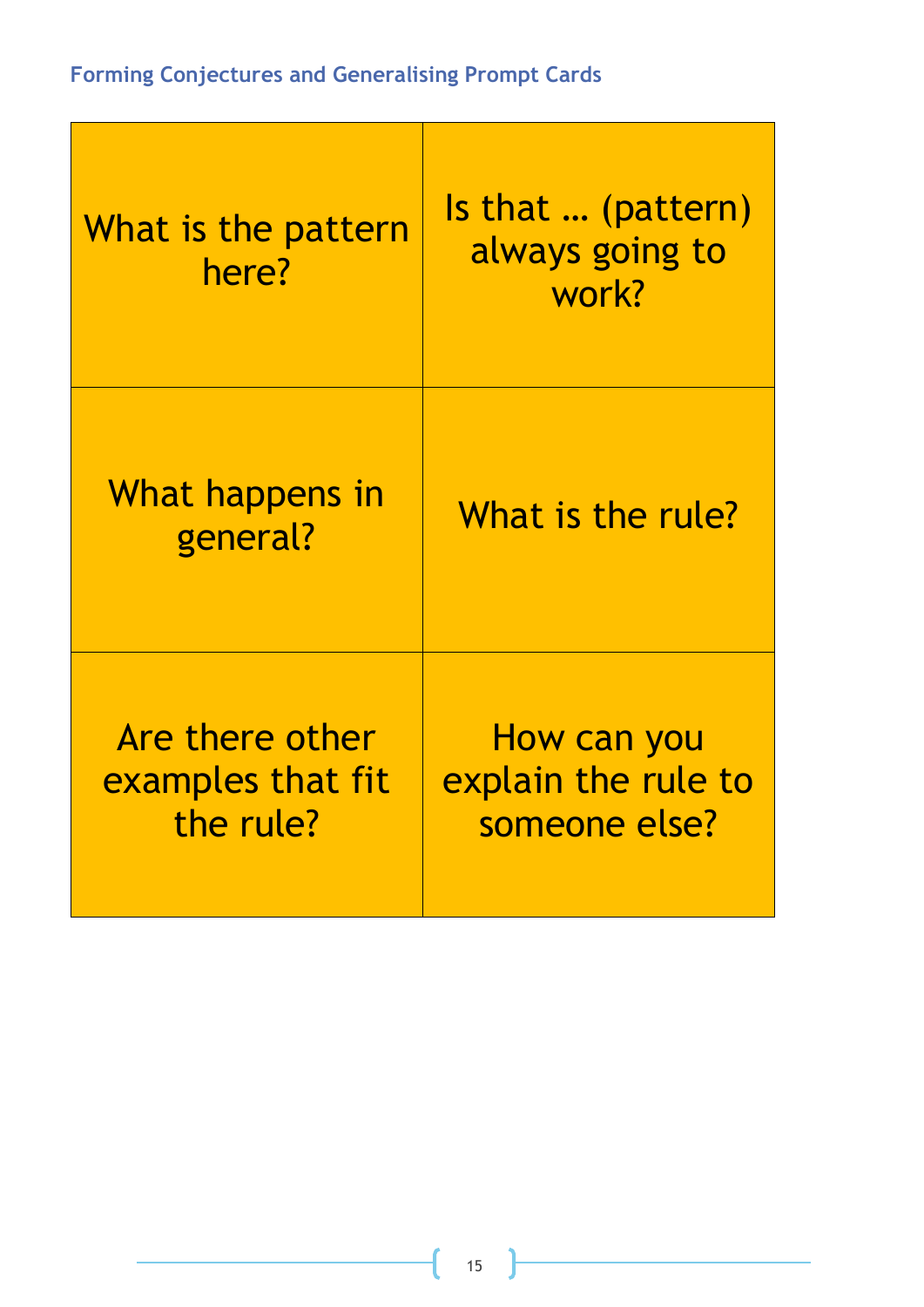| Is this true?<br><u>How do you know?</u>                       | <u>Is it just sometimes</u><br>true, or always<br>true? |
|----------------------------------------------------------------|---------------------------------------------------------|
| When is it true?                                               | <u>How do you know?</u>                                 |
| How could we<br>demonstrate/<br>show/prove<br>that it is true? | <b>True or false?</b><br>Why?<br>Let's justify.         |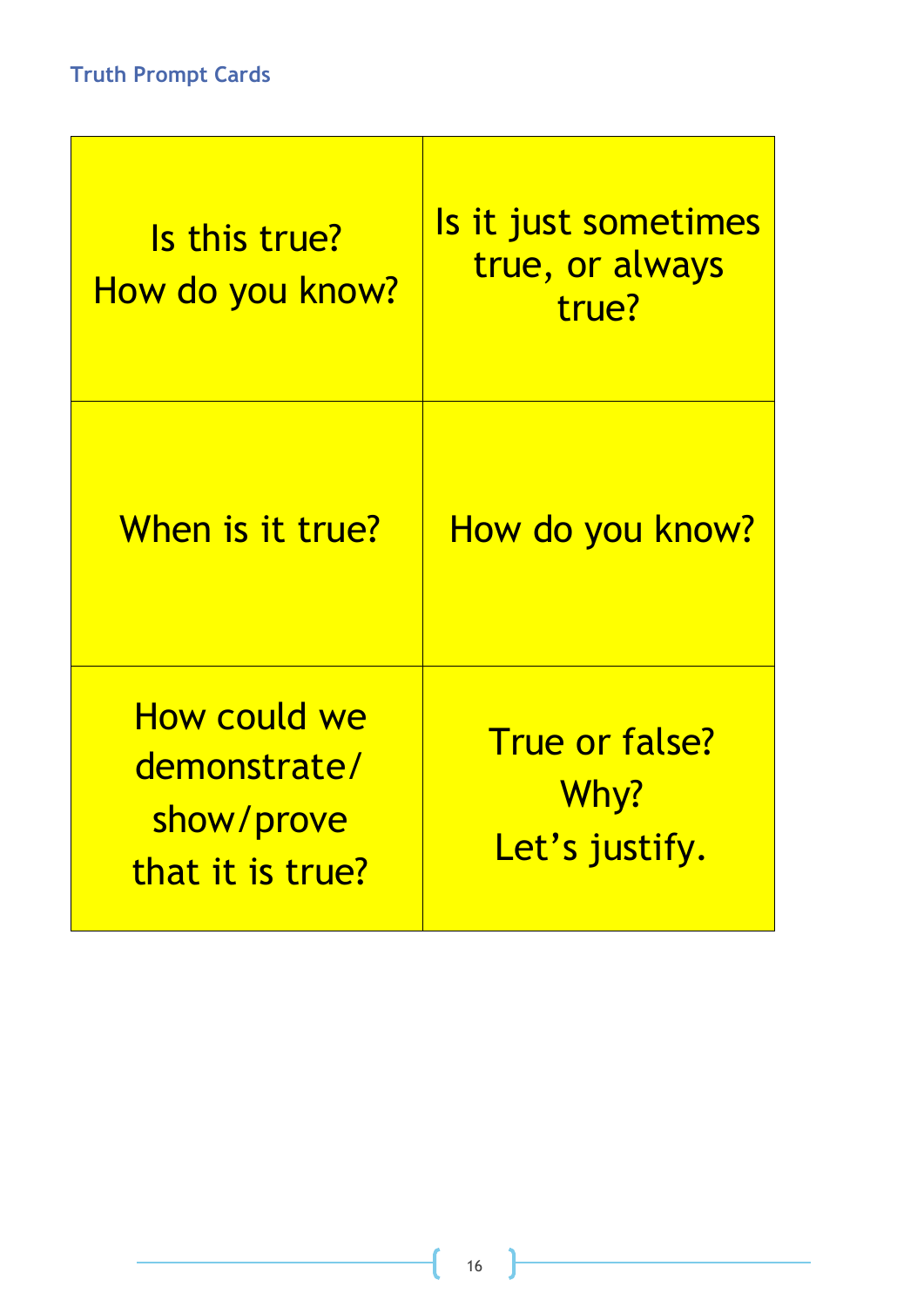| Convince me                                       | How can we be<br>sure?                   |
|---------------------------------------------------|------------------------------------------|
| How do you<br>know?                               | Tell me what is<br>wrong with            |
| <b>Explain why this</b><br>works/doesn't<br>work. | Can you go through<br>that step by step? |

ſ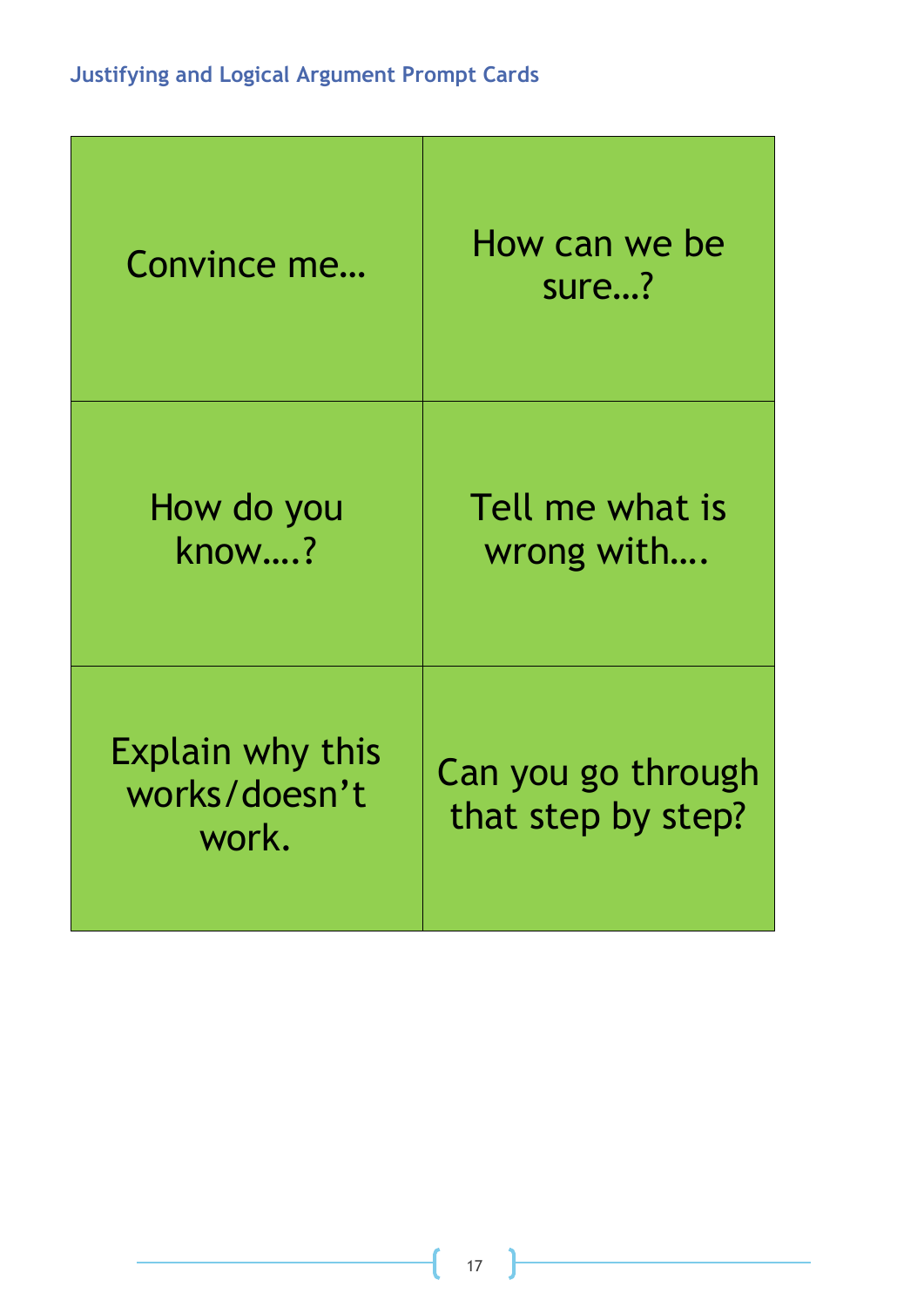# **Further Information**

#### **References**

Australian Curriculum Assessment and Reporting Authority. (2015). Australian curriculum: Mathematics. Sydney: Author.

Victorian Curriculum and Assessment Authority. (2002). CSF II Reasoning and Strategies Levels 1-6. (p. 27).

The Australian Association of Mathematics Teachers (AAMT) Inc. (2016). Top Drawer.

<http://topdrawer.aamt.edu.au/Reasoning>

#### **Further reading**

Magic V

• Bragg, L. A., Loong, W., Widjaja, W., Vale, C., & Herbert, S. (2015). Promoting reasoning through the Magic V task. *Australian Primary Mathematics Classroom*, *20*(2), 10-14. Retrieved from www.aamt.edu.au/content/download/34315/490073/file/apmc20\_2\_bragg.pdf

#### What Else Belongs?

- Bragg, L. A., Vale, C., Herbert, S., Loong, E., Widjaja, W., Williams, G. and Mousley, J. (2013). Promoting awareness of reasoning in the primary mathematics classroom, In A. McDonough, A. Downton, and L. A. Bragg, (Eds.), *Mathematics of the planet earth : Proceedings of the MAV 50th Annual Conference 2013*, pp. 23-30, Mathematical Association of Victoria, Melbourne, Vic.
- Vale, C., Bragg, L. A., Widjaja, W., Herbert, S., & Loong, E.Y. (2017). Children's mathematical reasoning: Opportunities for developing understanding and creative thinking. *Australian Primary Mathematics Classroom*, 22*(1)*, 3-8.

Bragg, L. A., Herbert, E. S., Loong, E. Y. K., Vale, C., & Widjaja, W. (2016). Primary teachers notice the impact of language on children's mathematical reasoning. *Mathematics education research journal*, *28*(4), 523-544. DOI[:10.1007/s13394-016-0178-y.](http://dx.doi.org/10.1007/s13394-016-0178-y)

Bragg, L. A., Widjaja, W., Loong, E., Vale, C. & Herbert, S. (2015). Promoting reasoning through the Magic V task, *Australian Primary Mathematics Classroom, 20*(2), 10-14.

Carpenter, T. P., Franke, M., & Levi, L. (2003). *Thinking mathematically: Integrating arithmetic and algebra in elementary school*. Portsmouth: Heineman.

Clarke, D. M., Clarke, D. J., & Sullivan, P. (2012). Reasoning in the Australian Curriculum: Understanding its meaning and using the relevant language. *Australian Primary Mathematics Classroom*, *17*(3), 28-32.

Herbert, S., Vale, C., Bragg, L. A., Loong, E., Widjaja, W. (2015). A framework for primary teachers' perceptions of mathematical reasoning. *International Journal of Educational Research*, 26-37. [DOI: 10.1016/j.ijer.2015.09.005.](http://www.sciencedirect.com/science/article/pii/S0883035515000786)

Herbert, S., Widjaja, W., Bragg, L. A., Loong, E., & Vale, C. (2016). Professional learning in mathematical reasoning: Reflections of a primary teacher. In B. White, S. Trenholm & M. Chinnappan (Eds.), *Opening Up Mathematics Education Research Proceedings of 39th Annual Conference of MERGA, (pp. 277-284). Adelaide:* MERGA.

Hourigan, M. & Leavy, A. (2015). Geometric growing patterns: What's the rule? *Australian Primary Mathematics Classroom, 20*(4), 31-40.

Kilpatrick, J., Swafford, J., Findell, B. (Eds.) (2001). *Adding it up: Helping children learn mathematics*. Washington, DC: National Academy Press.

Lannin, J., Ellis, A. & Elliott, R. (2011). *Developing essential understanding of mathematical reasoning for teaching mathematics in prekindergarten – grade 8*. Reston, VA: National Council of Teachers of Mathematics.

Loong E. Y-K, Vale, C., Herbert, S., Bragg, L. A., Widjaja, W. (2017). Tracking change in primary teachers' understanding of mathematical reasoning through demonstration lessons. *Mathematics Teacher Education and Development, 19*(1), 5-29.